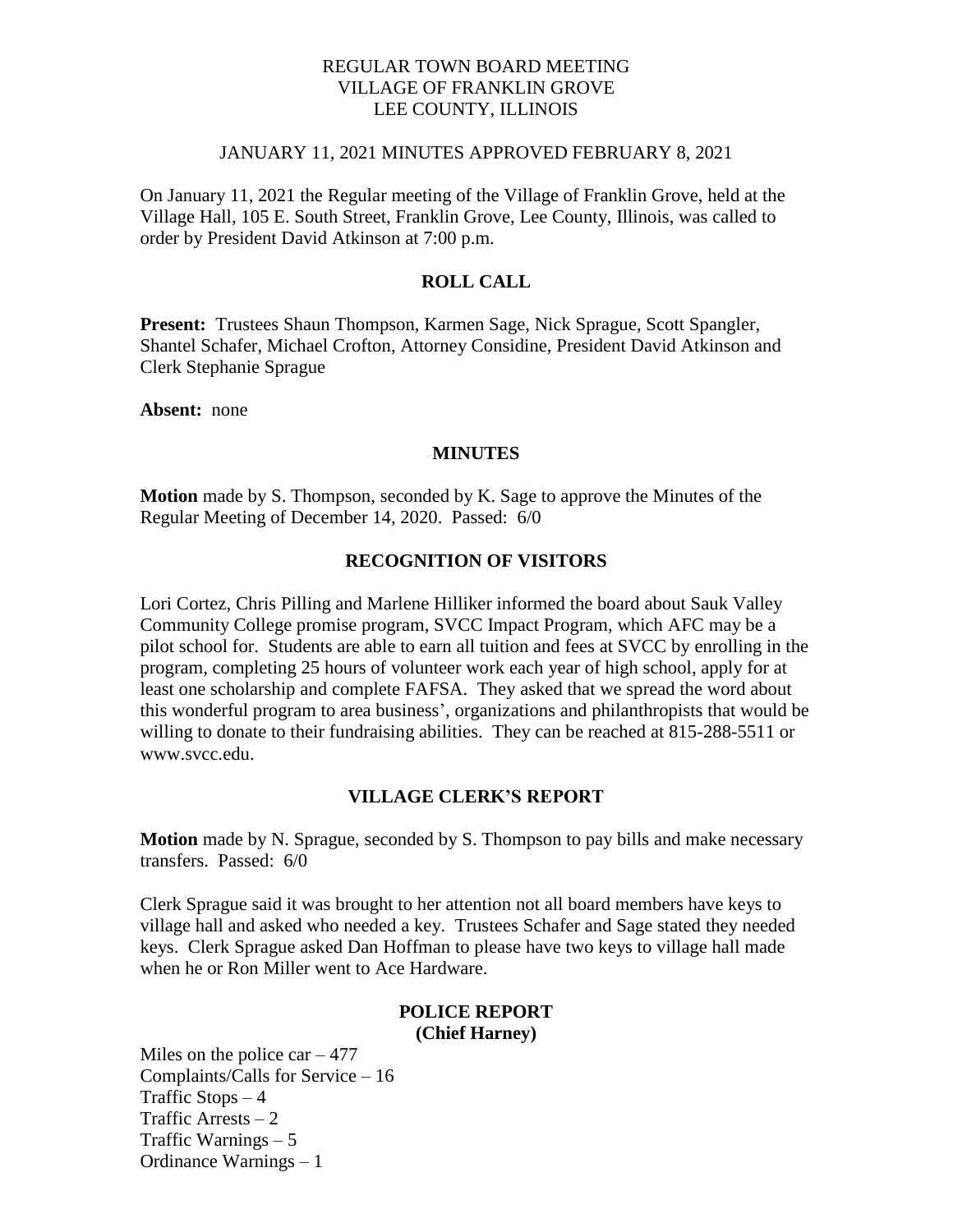Motorist Assists  $-3$ Assist other Agency  $-1$ 

Trustee Schafer asked if Chief Harney could inform the board what the two arrests were for. Chief Harney stated they were for speeding and driving with no license.

Trustee Spangler stated he sees people blow stop signs all the time and asked Chief Harney if he could sit back a bit from the intersections of Lahmen/State and Lahmen/Elm.

Trustee Schafer stated the speeding on her road (Hughes) is bad and she feels the speed signs are only as good as the enforcement, she feels the chief is too nice and would like to see more tickets and enforcement of speeders.

Trustee Schafer asked if there is anything to report on the house at the corner of Lahmen/State. Chief Harney stated he called the new company that is going to manage the property so we will see this spring if the issues remain.

## **LEGAL ISSUES (Attorney Considine)**

Trustee Schafer informed Attorney Considine the library does have their own tax ID and asked if there were any updates. Attorney Considine stated she sent an email to Mayor Atkinson on October 6th laying out the actions that would be required for the library to separate from the village. Trustee Schafer will send Attorney Considine the board members email addresses and asked the October  $6<sup>th</sup>$  email be forwarded to her. Marilyn Spangler asked if the library should have received a copy of the email. Attorney Considine stated it was just an outline of the process, the auditor should be asked about the pros and cons of separating.

## **GENERAL ISSUES**

**Motion** made by N. Sprague, seconded by K. Sage to appoint Amanda Lanning and Justin Munroe to the zoning board. Passed: 6/0

**Motion** made by S. Spangler, seconded by N. Sprague to select 36-month AEP Energy Electricity Supply Agreement for public works accounts. Passed: 6/0

**Motion** made by S. Spangler, seconded by S. Thompson to select 38-month Constellation Electricity Supply Agreement for street lighting account. Passed: 6/0

Trustee Schafer asked about the status of the water line for the athletic field at the old middle school. President Atkinson stated the school is taking care of it.

Trustee Schafer asked about the village using their Local CURE act money to donate items to the county. President Atkinson advised he spoke to John Nicholson and he said the county is looking good.

## C**OMMITTEE REPORTS**

## **STREETS & ALLEYS**

(N. Sprague Chairman)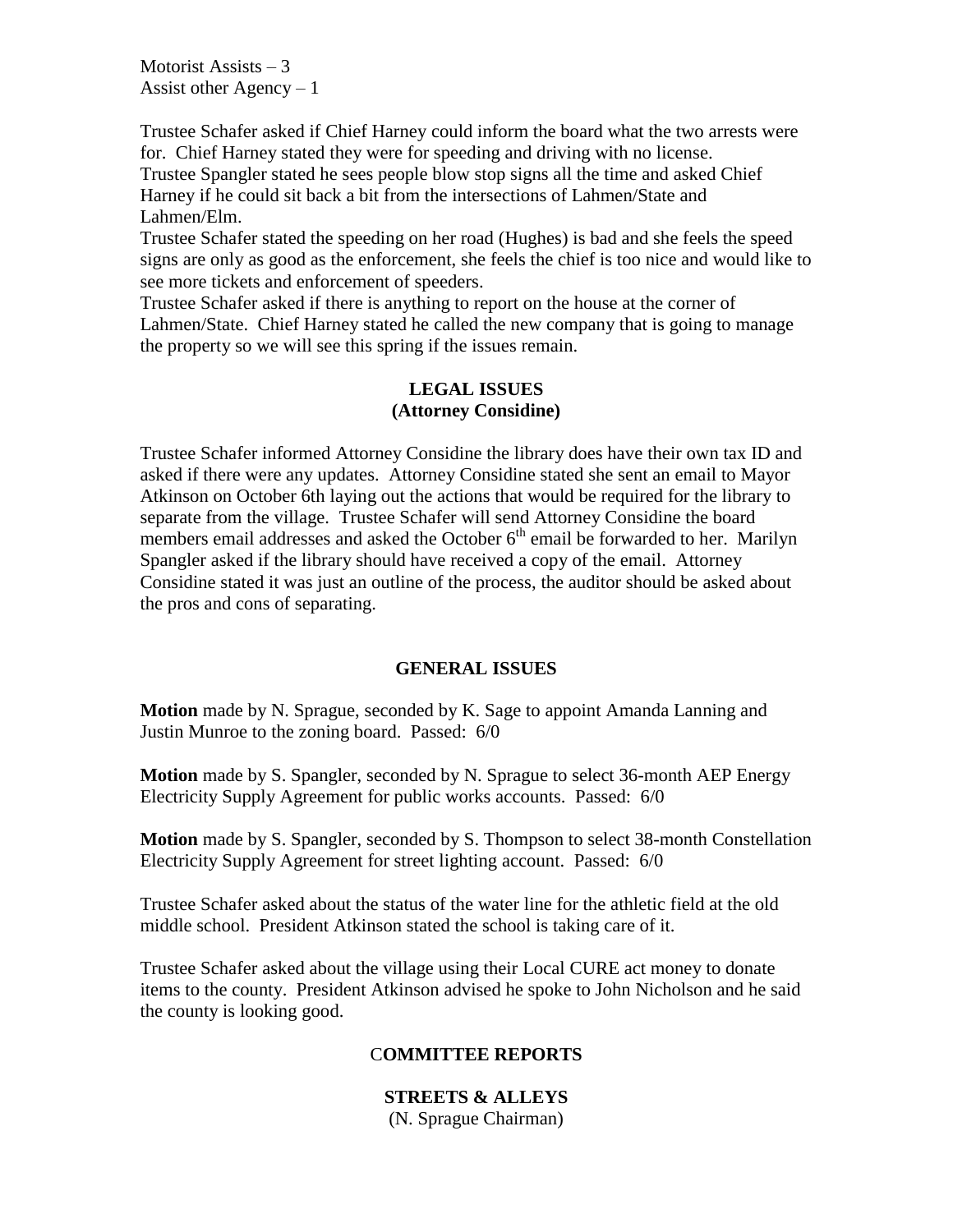Trustees Schafer and Crofton asked about the bank using the sidewalk assistance program. They would need to fill out a sidewalk assistance application just like everyone else. Trustee Crofton stated they wanted to do it the same time as the fire station work was being done and they were told no. President Atkinson stated that is not the case.

# **WATER & SEWER**

(M. Crofton Chairman)

Trustee Crofton advised there may be a tear in the sand filters, sound like it may not be a tear. He also advised the wet well by Logan's was shut down and everything went to overflow. The panel is locked now.

Marilyn Spangler stated there is a near by house that has a water leak, the tree that was on top of the shut off has been removed and asked what the village is waiting on. This is the homeowner's responsibility, not the village. Marilyn stated it is causing a problem for McMillians, their sump pump is running continuously even when there is no rain. The village will make sure something is being done.

## **COMMUNITY DEVELOPMENT**

(S. Schafer Chairman)

Trustee Schafer stated community development is difficult during covid. Need the community to be tidier and more appealing. She stated ordinances are not being upheld and she would like to have a committee of a couple people to identify issues and loop Chief Harney in on the issues. Mike Crofton will be added to the community development committee.

Other changes to the committee assignment sheet include updating EDSA director to B.J. Harney under Police & Public Safety committee, remove Frank Cahill from Historic Preservation Commisison, remove Gellert's from Neighborhood Watch committee. Trustee Schafer recommended inspections on rental properties before new tenants move in. President Atkinson stated to start with identifying ordinance violations and work with BJ or himself .

Trustee Sage stated Rooney's Bar is making progress.

## **PROPERTIES**

(K. Sage Chairman)

Trustee Schafer asked if the tennis courts are being turned into a parking lot, will the basketball hoops be going. Marilyn Spangler stated no, the fence north of the tennis courts will remain up along with the basketball hoops.

Trustee Sage informed the board of an estimate for the light connections a the park from Kibble & Sons came in at \$685.40. Trustee Spangler informed the board they found that it is currently not ground and this estimate includes grounding. President Atkinson stated it's a go, have the work completed.

## **FINANCE AND INSURANCE COMMITTEE**

(S. Thompson Chairman)

None